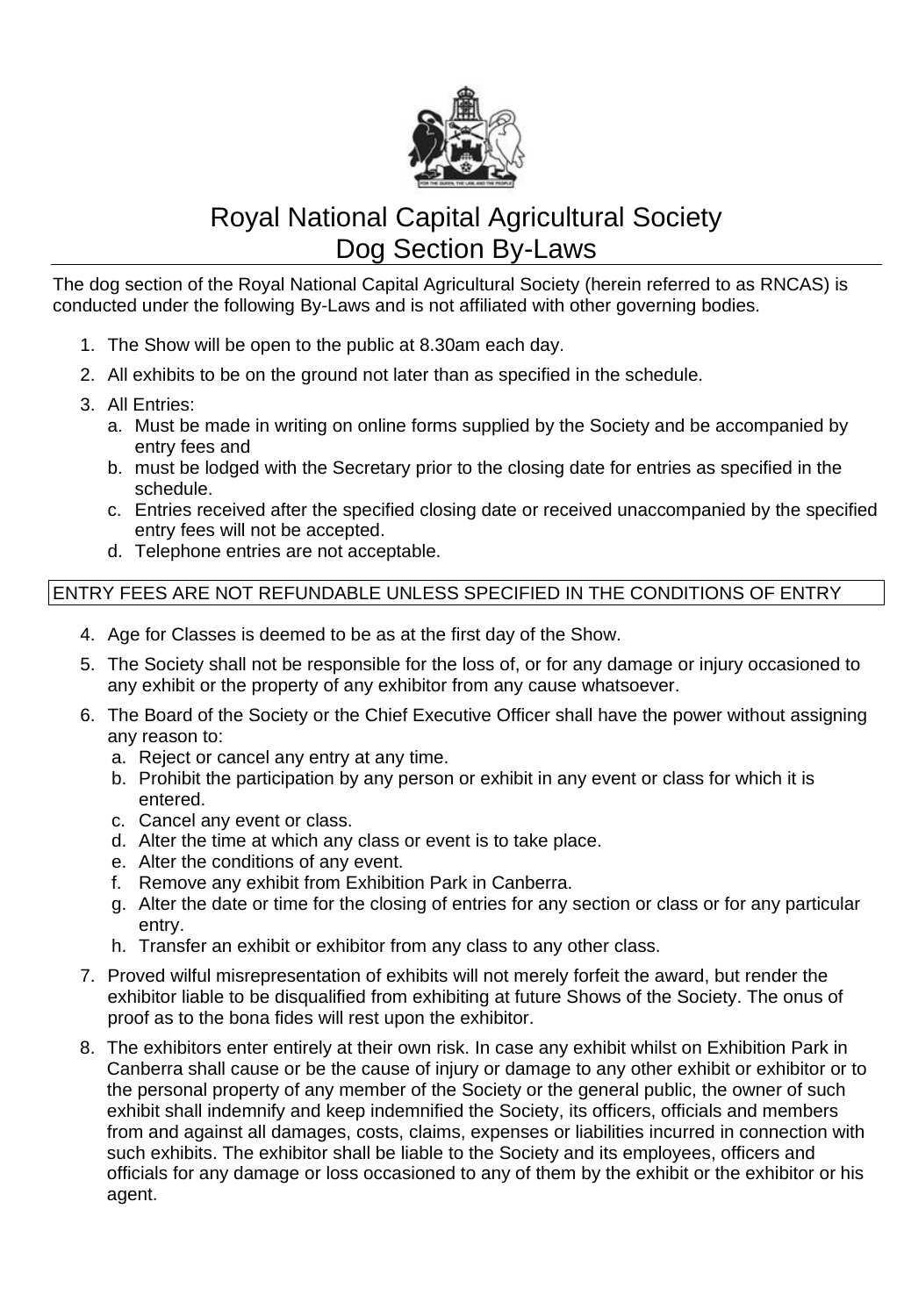- 9. The exhibitor shall at all times comply with the directions or requests of the Board of the Society or of its Chief Executive Officer. This shall without limiting the generality of the foregoing apply to the entry, the animal, the exhibitor, the conditions of the event, the conduct of the exhibitor, the conducting of the event, the decisions of the Judge and the awarding of the prize.
- 10.The Board of the Society or the Chief Executive Officer reserve the right to adjudicate on any entry or upon any question in dispute or doubt and to make any determination upon any matter whether covered by the conditions of entry or not and the decision so made shall be final and binding and the Society shall thereby have sole and absolute control of all matters affecting the conduct of the Show and the exhibits and exhibitors. There shall be no right of appeal to any court of law or other body from any decision made by the Board of the Society or the Chief Executive Officer.
- 11.If, in the opinion of the Judges, an exhibit is improperly classed, it may be removed by the stewards and placed in its proper class. If the exhibitor objects to such removal, the exhibit may be disqualified.

# **Offensive Behaviour**

- 12.Offensive behaviour will not be tolerated from any person at the Royal Canberra Show. The RNCAS will be the sole judge of what constitutes offensive behaviour, but it may include:
	- a. Making loud comments,
	- b. The use of foul language,
	- c. Intimidation or bullying of exhibits, exhibitors, officials, volunteers or spectators.

The Society may, in its sole discretion and in the light of all information made available to it, apply penalties which may include, but are not limited to:

- a. expulsion from the grounds,
- b. disqualification and forfeiture of any prizes won,
- c. the levying of a monetary fine
- d. disqualification from future Royal Canberra Shows.

#### *Special Note:*

*\*\*\* The exhibitor irrevocably consents to the RNCAS publishing or reproducing in any manner whatsoever any particulars or information in relation to their exhibits; the publication or reproduction* may be in a printed form or visual image through electronic means and/or on the internet (i.e. results *and/or photographs). \*\*\**

- 13.The use of loudspeakers and radio broadcast appliances of every description shall be permitted only with the written authority of the Chief Executive Officer.
- 14.No advertising matter of any description will be permitted on competitive exhibits.
- 15.Correct and full postal address is to be placed on all entry forms.
- 16.Financial members are not eligible to claim a reduction on entry fees.
- 17.Any protest must be made to the Chief Steward. Protest must be lodged by 4.30pm on the day of occurrence. Each protest must be in writing and accompanied by a fee of \$50 which will be forfeited, at the discretion of the Committee, if the protest is considered to be frivolous. The reason for any protest must be clearly stated. All protests will be considered by the Chief Steward and such other Officials and Stewards as the Chief Steward considered to be appropriate.
- 18.Restrictions or limitations on the number of entries in any Section may be made by the Chief Steward.
- 19.Where an exhibitor fails to secure properly any animal and or exhibit, and bodily injury or property damage occurs this may constitute a serious breach of insurance policy conditions and may prejudice claims settlement.